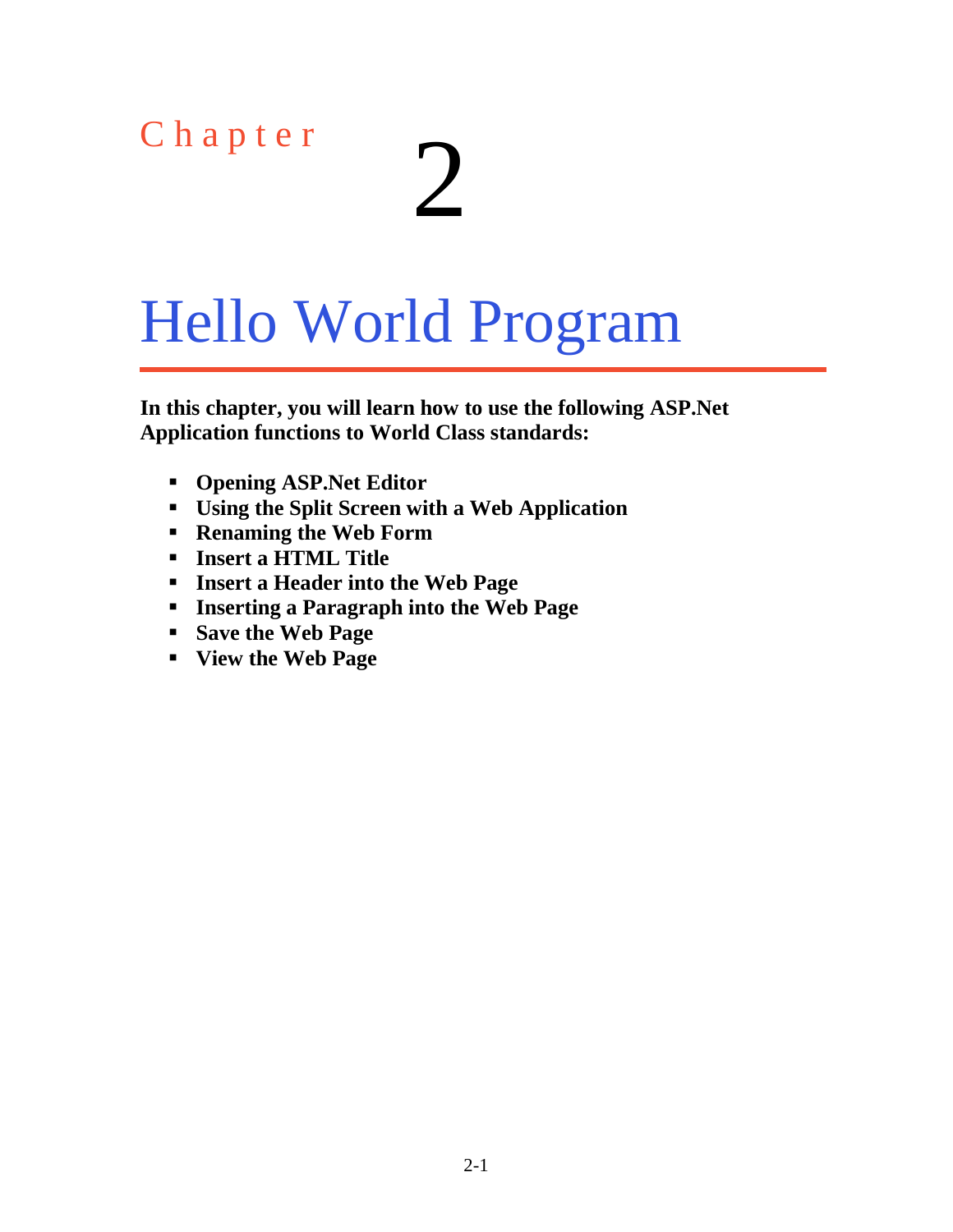#### **Open the ASP.Net Editor**

To open the ASP.Net Web Application Editor in Microsoft Visual Studio is essential to creating dynamic web pages. In this version of the World Class CAD – ASP.Net, we are using Visual Studio 2012.

**\_\_\_\_\_\_\_\_\_\_\_\_\_\_\_\_\_\_\_\_\_\_\_\_\_\_\_\_\_\_\_\_\_\_\_\_\_\_\_\_\_\_\_\_\_\_\_\_\_\_\_\_\_\_\_\_\_**

To open a new project, we select New Project on the left side of the Start Page.



#### **Figure 2.1 – The Start Page**

We start a new Windows Application Project by picking the Windows under Visual  $C \#$  in the left pan of the New Project window. Then we pick ASP.Net Empty Web Application in the center pane.

At the bottom of the Window, we name the project, Hello World. We make a folder for our work called ASP Dot Net on the desktop, on our flash drive or in the Documents folder. We make another folder inside it called Project. On the New Project window, we browse to the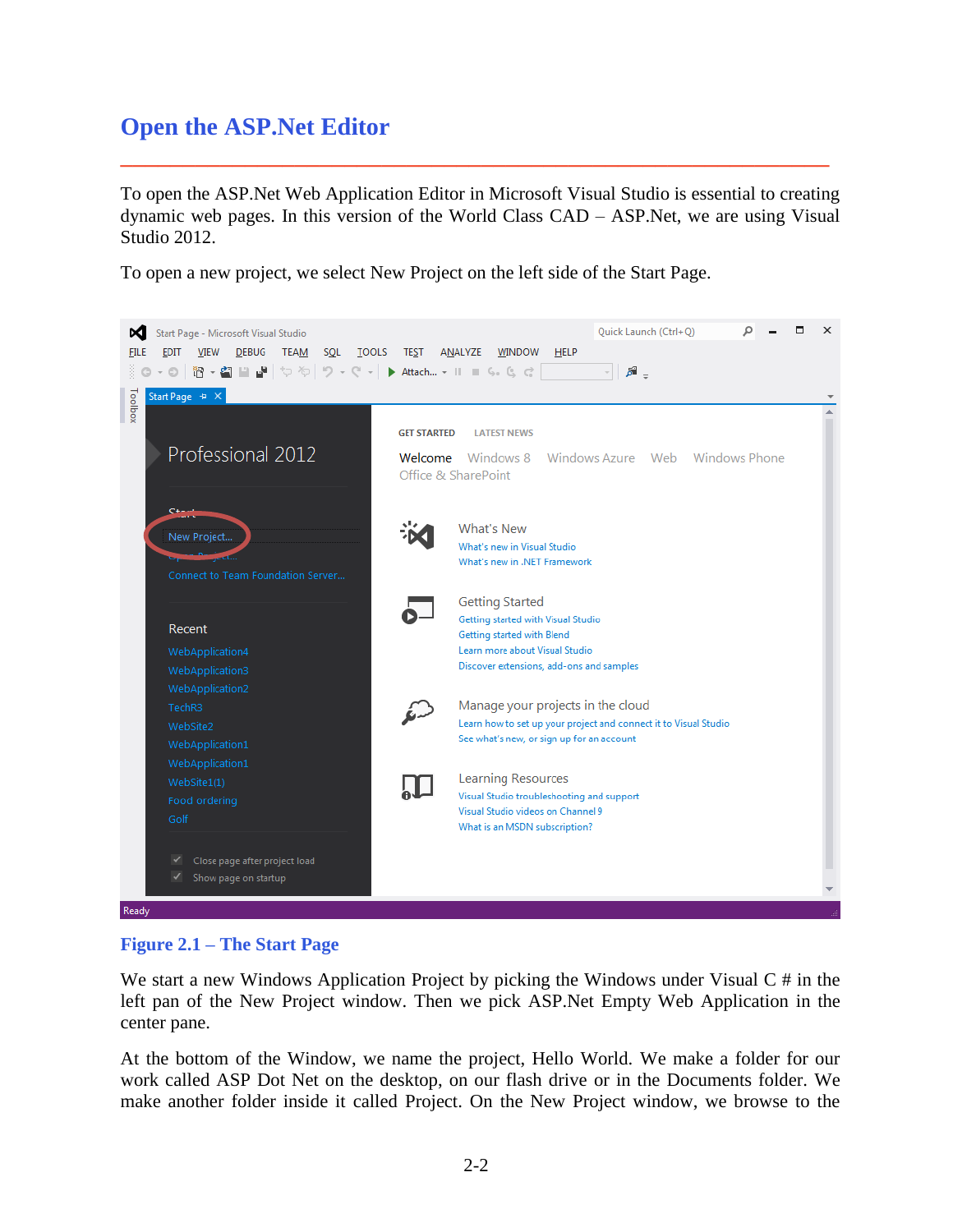| <b>New Project</b>                                                                                                                                                                                                                                                                |                              |                      |                                                   |                           | P<br>$\mathbf{x}$                                                         |  |  |  |
|-----------------------------------------------------------------------------------------------------------------------------------------------------------------------------------------------------------------------------------------------------------------------------------|------------------------------|----------------------|---------------------------------------------------|---------------------------|---------------------------------------------------------------------------|--|--|--|
| $\triangleright$ Recent                                                                                                                                                                                                                                                           |                              |                      | .NET Framework 4.5<br>Sort by: Default            | 開日<br>$\scriptstyle\rm w$ | Search Installed Templates (Ctrl+E)<br>- ۹                                |  |  |  |
| ▲ Installed<br>▲ Templates<br>$\blacktriangle$ Visual C#<br><b>Windows</b><br>Web<br>D Office<br>Cloud<br>Reporting<br>▷ SharePoint<br>Silverlight<br>Test<br><b>WCF</b><br>Workflow<br>LightSwitch<br>D Other Languages<br>D Other Project Types<br><b>Samples</b><br>$D$ Online |                              | $\overline{\bullet}$ | <b>ASP.NET Empty Web Application</b>              | Visual C#                 | Type: Visual C#                                                           |  |  |  |
|                                                                                                                                                                                                                                                                                   |                              |                      | <b>ASP.NET Web Forms Application</b><br>Visual C# |                           | An empty project for creating an<br>application with a Web user interface |  |  |  |
|                                                                                                                                                                                                                                                                                   |                              |                      | <b>ASP.NET MVC 3 Web Application</b>              | Visual C#                 |                                                                           |  |  |  |
|                                                                                                                                                                                                                                                                                   |                              |                      | <b>ASP.NET MVC 4 Web Application</b>              | Visual C#                 |                                                                           |  |  |  |
|                                                                                                                                                                                                                                                                                   |                              | ∰                    | ASP.NET Dynamic Data Entities Web Application     | Visual C#                 |                                                                           |  |  |  |
|                                                                                                                                                                                                                                                                                   |                              | 碓                    | <b>ASP.NET AJAX Server Control</b>                | Visual C#                 |                                                                           |  |  |  |
|                                                                                                                                                                                                                                                                                   |                              | 能                    | ASP.NET AJAX Server Control Extender              | Visual C#                 |                                                                           |  |  |  |
|                                                                                                                                                                                                                                                                                   |                              | 能                    | <b>ASP.NET Server Control</b>                     | Visual C#                 |                                                                           |  |  |  |
|                                                                                                                                                                                                                                                                                   |                              |                      |                                                   |                           |                                                                           |  |  |  |
| Name:                                                                                                                                                                                                                                                                             | <b>Hello World</b>           |                      |                                                   |                           |                                                                           |  |  |  |
| Location:                                                                                                                                                                                                                                                                         | K:\wcc asp dot net\Projects\ |                      |                                                   |                           | Browse<br>○ Create directory for solution                                 |  |  |  |
| Solution name:                                                                                                                                                                                                                                                                    | <b>Hello World</b>           |                      |                                                   |                           |                                                                           |  |  |  |
|                                                                                                                                                                                                                                                                                   |                              |                      |                                                   |                           | Add to source control                                                     |  |  |  |
|                                                                                                                                                                                                                                                                                   |                              |                      |                                                   |                           | OK<br>Cancel                                                              |  |  |  |

Project folder location. The solution name is the same as the project name.



The Hello World web project opens.



**Figure 2.3 –The Hello World Program**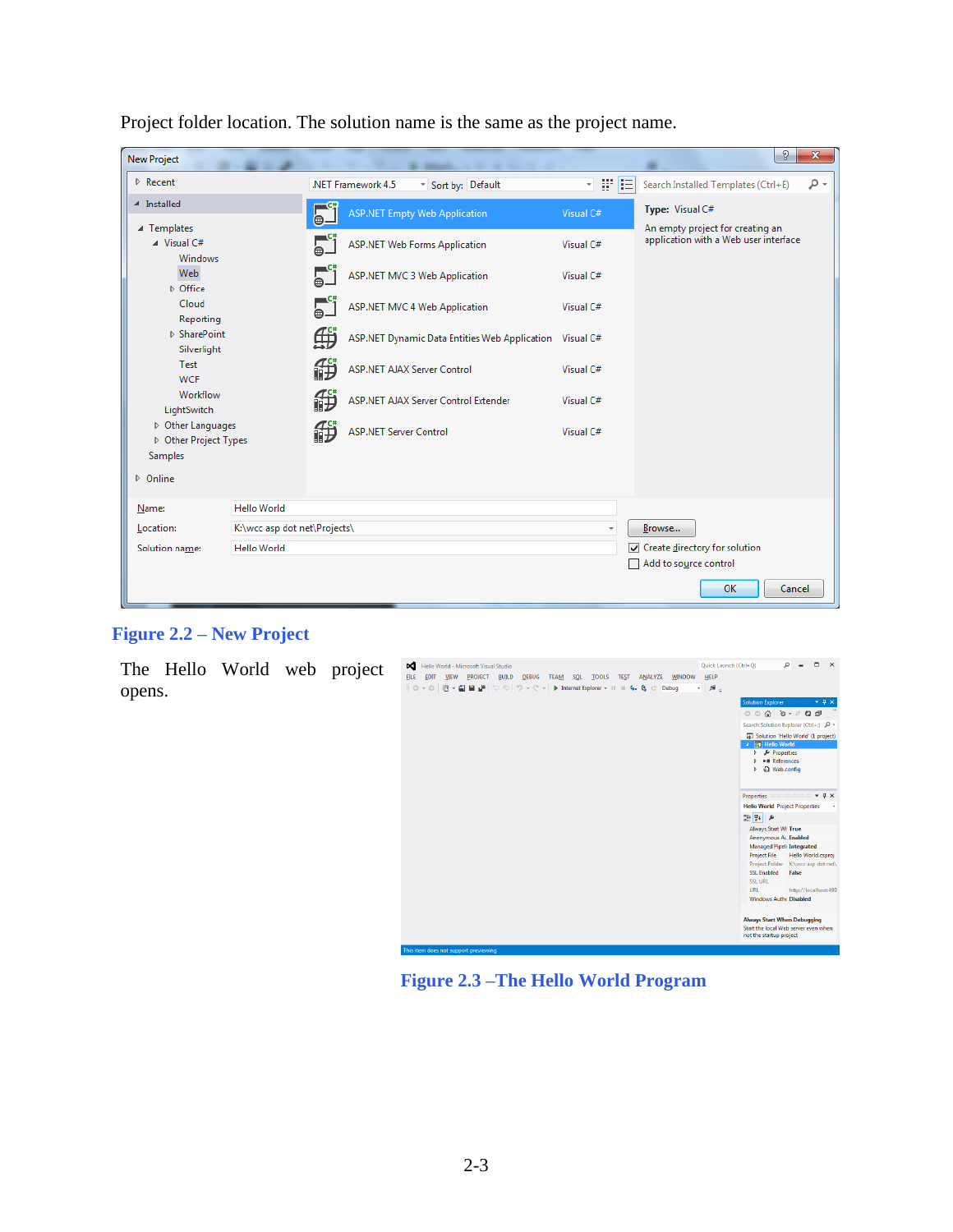Next, we will add a new item, which we will call webform1. On the main menu, select Project and choose Add New Item from the drop down menu.





The Add New Item window will appear and we will select New Form from the center list. The default name for the web form is WebForm1.aspx. Then we click on the Add button.

In the Solution Explorer on the right side of Visual Studio, we can see the new ASP.Net web page called WebForm1 page. We should highlight the file and we can see the HTML source code in the left pane.



#### **Figure 2.5 –Add a New Item Window**



**Figure 2.6 –WebForm1.aspx**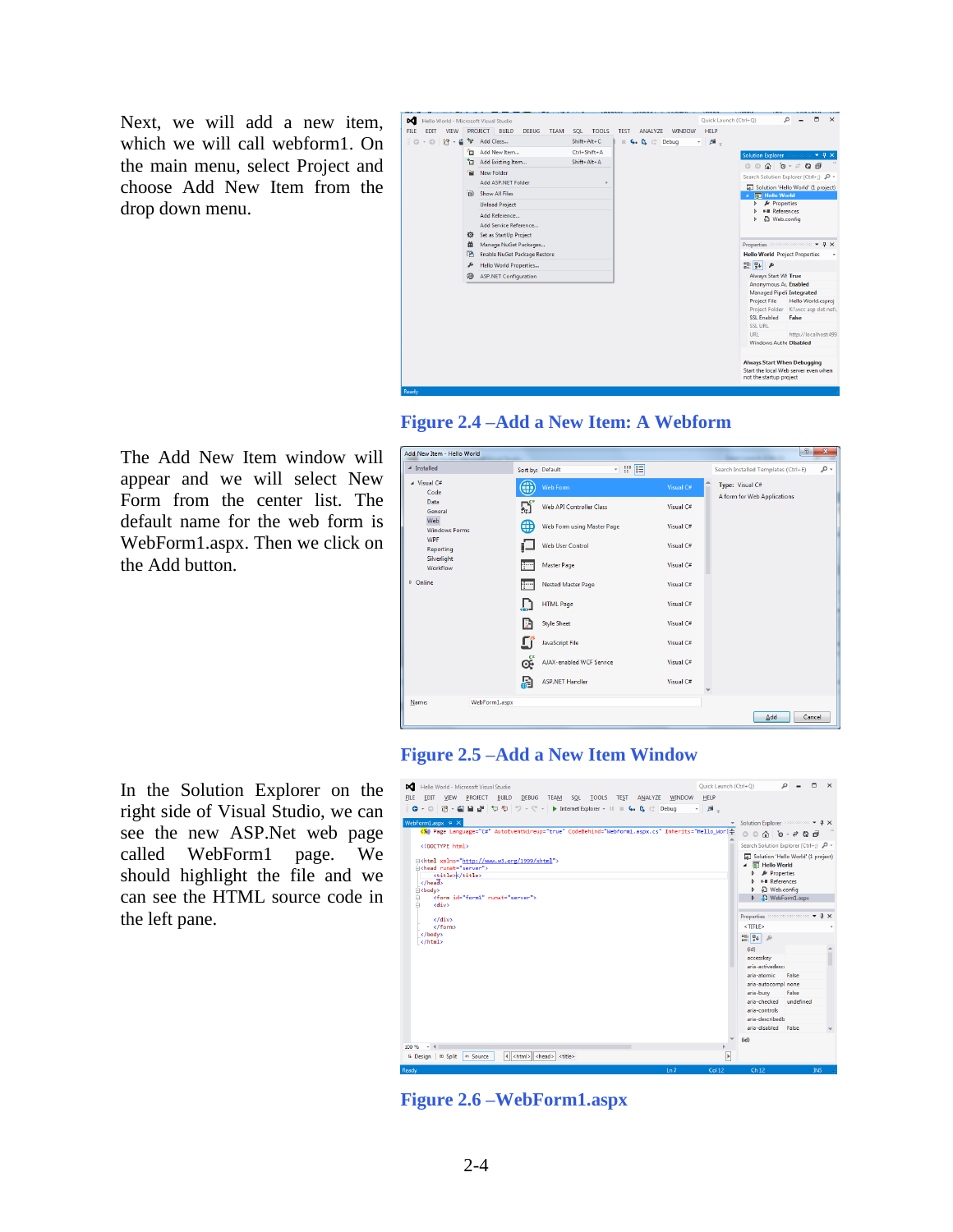#### **Using the Split Screen with a Web Application**

For graphical presentations such as web pages, we will want to look at the design the same time that we see the HTML code. At the bottom of the page, we can see the Design – Split – Source options. We will choose the Split button to allow us to see both the source code and the design at the same time.

**\_\_\_\_\_\_\_\_\_\_\_\_\_\_\_\_\_\_\_\_\_\_\_\_\_\_\_\_\_\_\_\_\_\_\_\_\_\_\_\_\_\_\_\_\_\_\_\_\_\_\_\_\_\_\_\_\_**



**Figure 2.7 – The Split Screen to See Both Design and the Source Code**

#### **Renaming the Web Form**

To rename a web form, we right click on the web page in the Solution Explorer and we select Rename from the popup menu. We will rename the file from WebForm1 to HelloWorld.aspx



**Figure 2.8 – Rename the WebForm**

**\_\_\_\_\_\_\_\_\_\_\_\_\_\_\_\_\_\_\_\_\_\_\_\_\_\_\_\_\_\_\_\_\_\_\_\_\_\_\_\_\_\_\_\_\_\_\_\_\_\_\_\_\_\_\_\_\_**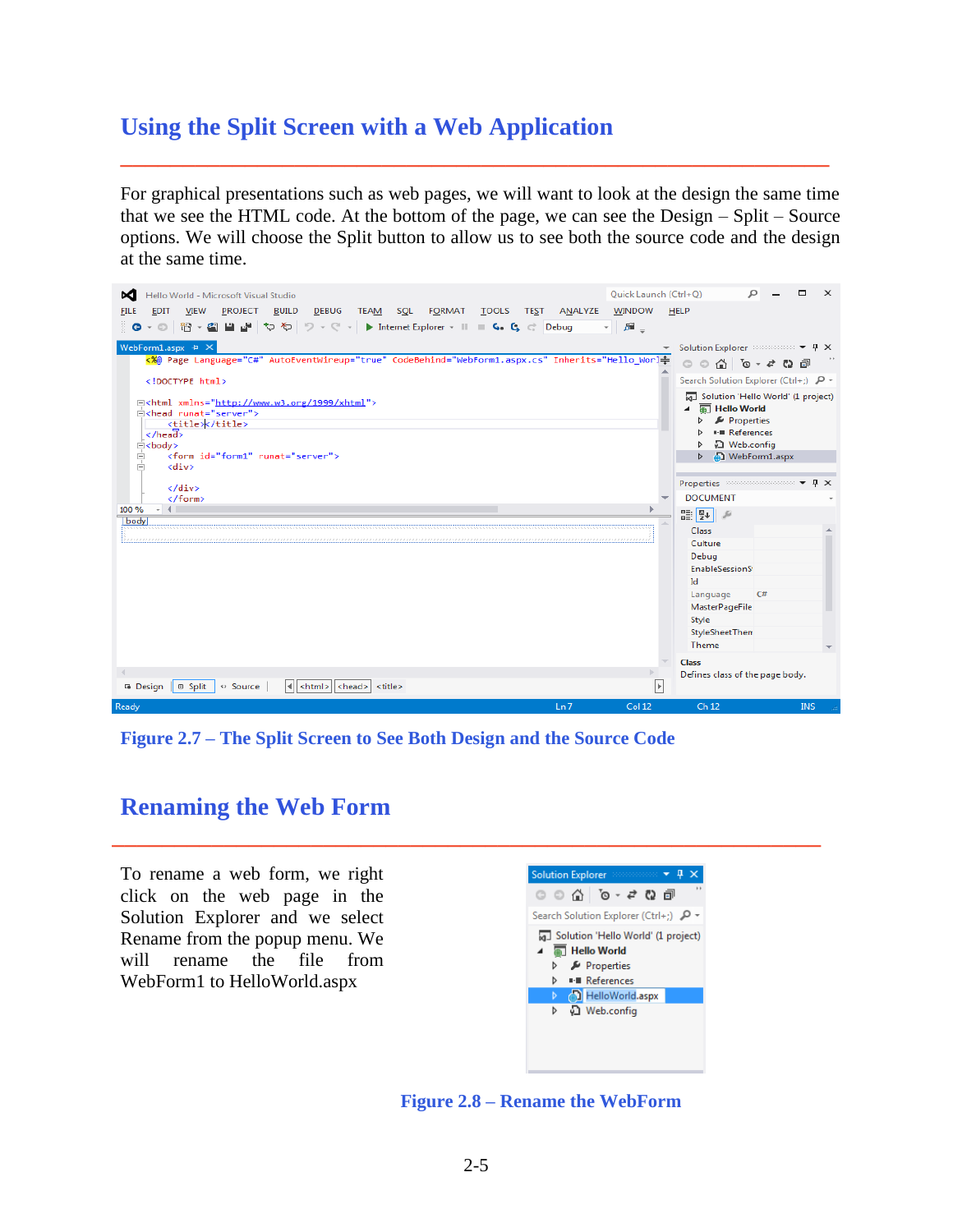#### **Adding a Web Page Title**

We will type Hello World between the title tag  $\langle$ title $\rangle$  and close title tag  $\lt$ /title>.

**<title>Hello World</title>**

| HelloWorld.aspx* + X                                                                              | v |
|---------------------------------------------------------------------------------------------------|---|
| <%@ Page Language="C#" AutoEventWireup="true" CodeBehind="HelloWorld.aspx.cs" Inherits="Hello Wor |   |
| $\langle$ !DOCTYPE html>                                                                          |   |
| E <html xmlns="http://www.w3.org/1999/xhtml"><br/>Fikhead runat="server"&gt;</html>               |   |
| <title>Hello World</title><br>                                                                    |   |
| $\Box$<br>body>                                                                                   |   |
| <form id="form1" runat="server"><br/>Ė<br/>Ė<br/><div></div></form>                               |   |
|                                                                                                   |   |

**Figure 2.9 – Web Page Title Source Code**

**\_\_\_\_\_\_\_\_\_\_\_\_\_\_\_\_\_\_\_\_\_\_\_\_\_\_\_\_\_\_\_\_\_\_\_\_\_\_\_\_\_\_\_\_\_\_\_\_\_\_\_\_\_\_\_\_\_**

**\_\_\_\_\_\_\_\_\_\_\_\_\_\_\_\_\_\_\_\_\_\_\_\_\_\_\_\_\_\_\_\_\_\_\_\_\_\_\_\_\_\_\_\_\_\_\_\_\_\_\_\_\_\_\_\_\_**

### **Inserting a Header into the Web Page**

We will add a division tag <div> right after the body tag  $\langle \text{body} \rangle$ . And in between the division tags, we will insert a header1 tag  $\langle h1 \rangle$ with the text Hello World and the close h1 tag  $\langle h1 \rangle$ .

**<body> <div> <h1>Hello World</h1> </div>**



**Figure 2.10 – Placing a Label on the Form**



**Figure 2.11 – Cascading Style Sheet**

We will add a style tag <style> right after the !DOCTYPE html tag. And in between the style tags, we will insert a definition for the font-family and font-size for the body of the web page and then close the style tag  $\langle$  style  $\rangle$ .

```
<style>
      BODY
      {
        font-family: Arial;
        font-size: 10pt;
 }
</style>
```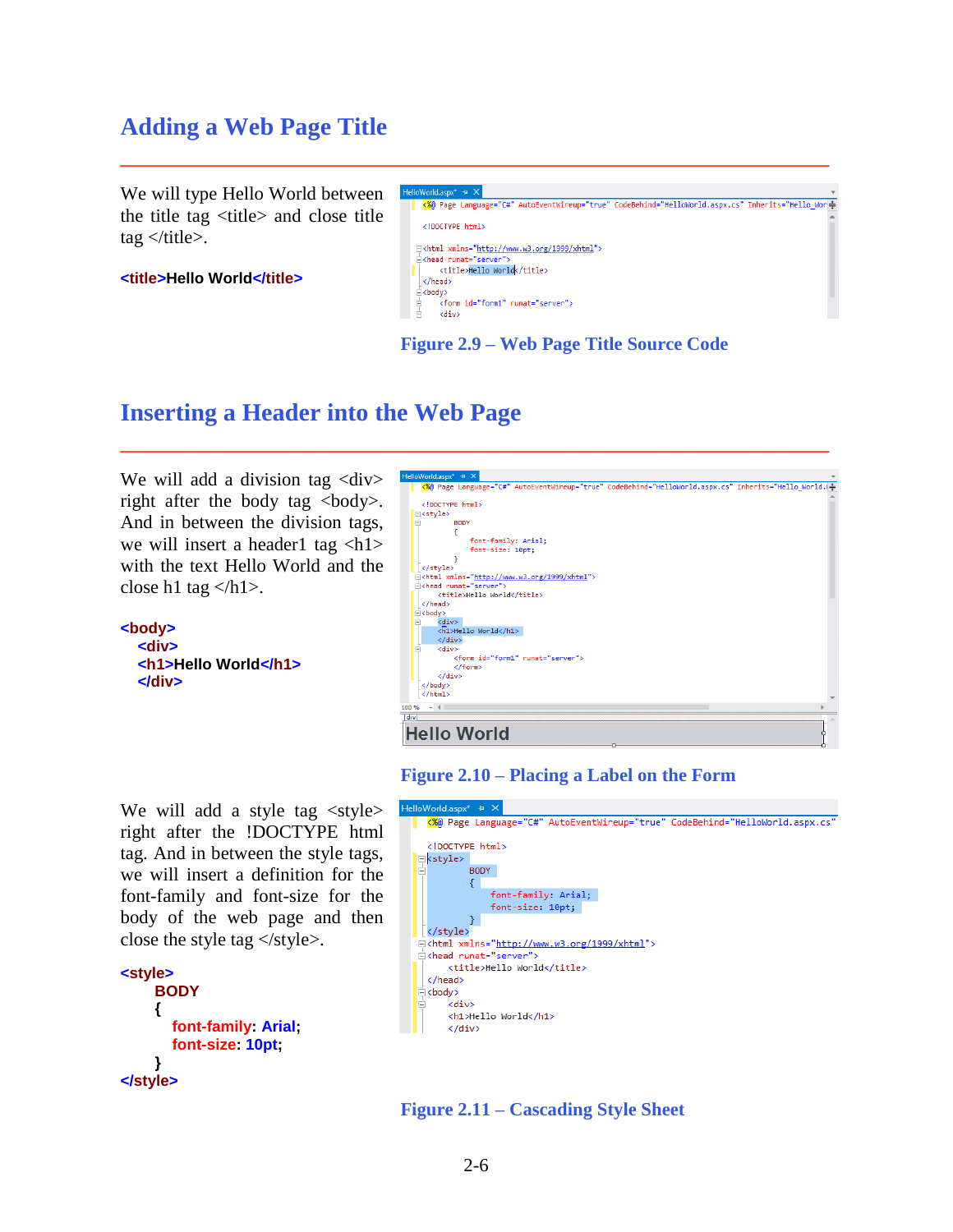#### **Inserting a Paragraph into the Web Page**

In between a new set of division tags and after the h1 close tag  $\langle h1 \rangle$ ; we will add a paragraph tag  $\langle p \rangle$  and the close p tag  $\langle p1 \rangle$ . And, we will insert the text From World Class CAD.

**<div> <p>From World Class CAD</p> </div>**

| HelloWorld.aspx $\div$ $\times$                                                                                                                                                                                                              |        |
|----------------------------------------------------------------------------------------------------------------------------------------------------------------------------------------------------------------------------------------------|--------|
| E <html xmlns="http://www.w3.org/1999/xhtml"><br/>Fikhead runat="server"&gt;<br/><title>Hello World</title><br/><math>\langle</math>/head&gt;<br/><b>E</b><br/>body&gt;</html>                                                               | $\div$ |
| <div><br/><h1>Hello World</h1><br/><math>\langle</math>/div&gt;<br/><div><br/><p>From World Class CAD</p><br/></div><br/><div><br/><form id="form1" runat="server"><br/></form><br/><math>\langle</math>/div<math>\rangle</math></div></div> |        |
| <br>$\langle$ /html>                                                                                                                                                                                                                         |        |
| $100 \%$ $\rightarrow$ 4                                                                                                                                                                                                                     |        |
| <b>Hello World</b>                                                                                                                                                                                                                           |        |
| div)<br>From World Class CAD                                                                                                                                                                                                                 |        |
|                                                                                                                                                                                                                                              |        |



**<%@ Page Language="C#" AutoEventWireup="true" CodeBehind="HelloWorld.aspx.cs" Inherits="Hello\_World.WebForm1" %>**

**\_\_\_\_\_\_\_\_\_\_\_\_\_\_\_\_\_\_\_\_\_\_\_\_\_\_\_\_\_\_\_\_\_\_\_\_\_\_\_\_\_\_\_\_\_\_\_\_\_\_\_\_\_\_\_\_\_**

```
<!DOCTYPE html>
<style>
     BODY
     {
        font-family: Arial;
        font-size: 10pt;
     }
</style>
<html xmlns="http://www.w3.org/1999/xhtml">
<head runat="server">
   <title>Hello World</title>
</head> 
<body>
   <div>
   <h1>Hello World</h1>
   </div>
   <div>
     <p>From World Class CAD</p>
   </div>
   <div>
     <form id="form1" runat="server">
     </form>
   </div> 
</body>
</html>
```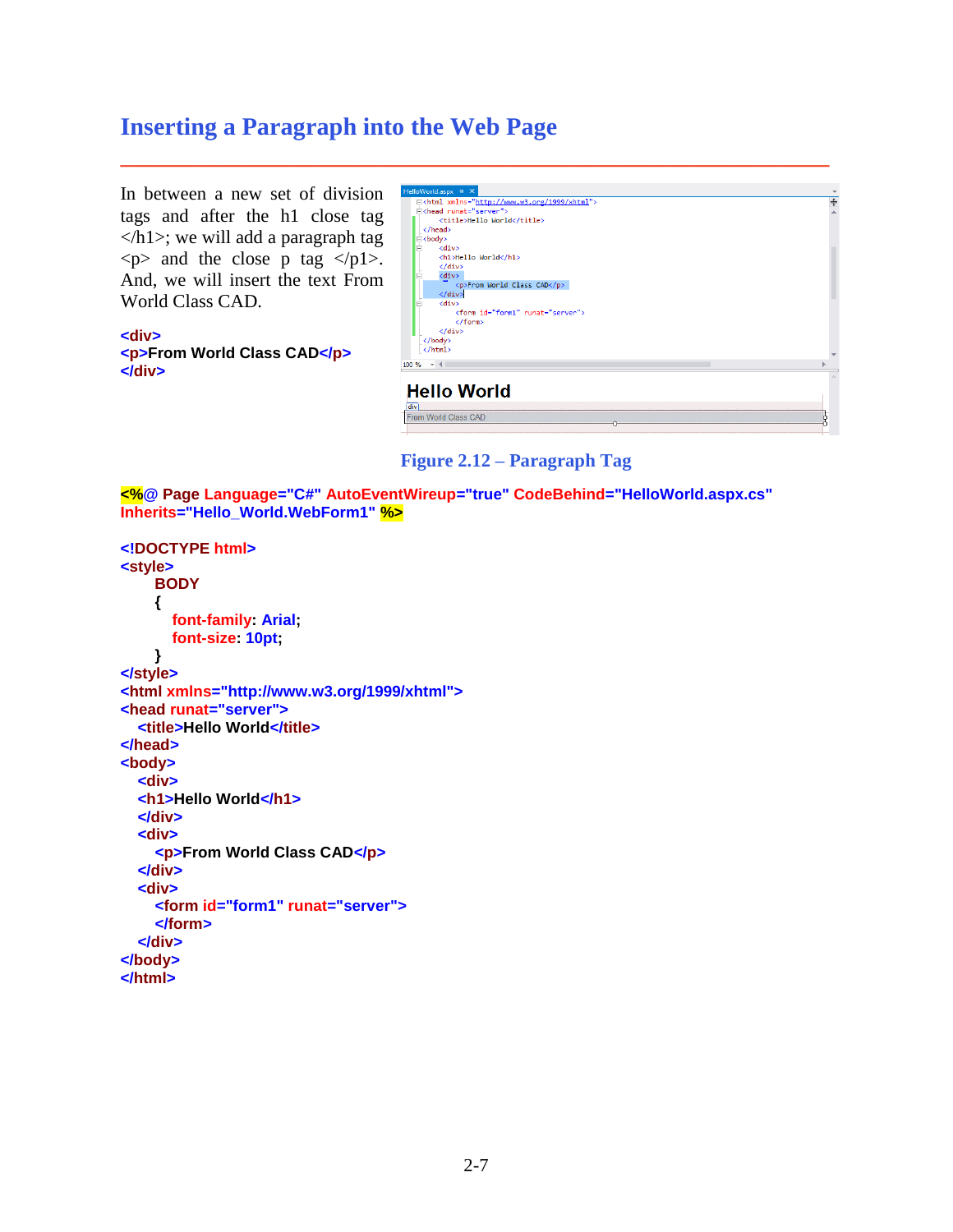#### **Saving the Web Page**

To save the web page, we choose File from the main menu and then click on Save All.

| ∞<br>FILE     | Hello World - Microsoft Visual Studio<br><b>PROJECT</b><br><b>EDIT</b><br><b>VIEW</b> | <b>DEBUG</b><br><b>BUILD</b>                        | <b>TEAM</b><br>SOL<br>FORMAT                | <b>TOOLS</b><br><b>TEST</b> | ANALYZE<br><b>WINDOW</b> | <b>HELP</b>              | <b>Ouick Launch (Ctrl+O)</b>                                                                                    | ٩                           | $\Box$<br>$\times$ |
|---------------|---------------------------------------------------------------------------------------|-----------------------------------------------------|---------------------------------------------|-----------------------------|--------------------------|--------------------------|-----------------------------------------------------------------------------------------------------------------|-----------------------------|--------------------|
| 韶<br>ò        | New Project<br>New Web Site                                                           | $CrI + Shiff + N$<br>$Shift + Alt + N$              | > Internet Explorer - II III G. C. C. Debug |                             | $\mathcal{B}$ .<br>. .   | $\overline{\phantom{a}}$ |                                                                                                                 |                             |                    |
| Έ<br>ñ        | New Team Project<br>New File                                                          | $CrI + N$                                           | h">                                         |                             |                          | $\ddotplus$              | 00000000000                                                                                                     |                             |                    |
| ۴۱<br>ф<br>ta | Open Project<br>Open Web Site<br>Connect to Team Project                              | $Ctrl + Shift + O$<br>Shift+Alt+O                   |                                             |                             |                          |                          | Search Solution Explorer (Ctrl+;)<br>[a] Solution 'Hello World' (1 project)<br>Hello World<br>& Properties<br>ь |                             | - ه                |
| 省             | Open File<br>Add                                                                      | $Ctrl + O$                                          |                                             |                             |                          |                          | <b>** References</b><br>A HelloWorld.aspx<br>ь                                                                  |                             |                    |
| 図             | Close<br><b>Close Solution</b>                                                        |                                                     |                                             |                             |                          |                          | p Web.config<br>ь                                                                                               |                             |                    |
| н<br>فلان     | Save HelloWorld.aspx<br>Save HelloWorld.aspx As<br>Save All                           | $CrI + S$<br>Ctrl+Shift+S                           |                                             |                             |                          |                          |                                                                                                                 |                             |                    |
|               | Export Template<br><b>Source Control</b>                                              | k                                                   |                                             |                             |                          |                          | Properties (commonwealth) +                                                                                     |                             | # ×                |
| ₿<br>蟲        | Page Setup<br>Print                                                                   | $CrI + P$                                           |                                             |                             |                          |                          | $<$ DIV $>$<br>盟 및↓<br>51                                                                                       |                             |                    |
|               | <b>Recent Files</b><br><b>Recent Projects and Solutions</b>                           | b.                                                  |                                             |                             |                          | n                        | (id)<br>accesskev                                                                                               |                             |                    |
| 図             | Exit                                                                                  | $Alt + F4$                                          |                                             |                             |                          |                          | aria-activedescenc<br>aria-atomic<br>aria-autocomplete none<br>aria-busy<br>aria-checked                        | False<br>False<br>undefined |                    |
| $\leftarrow$  | o Source<br><b>G</b> Design<br><b>B</b> Split                                         | <html> <br/> <br/> <br/> <br/> <br/>body&gt;</html> | <div></div>                                 |                             |                          | Þ                        | aria-controls<br>(id)                                                                                           |                             |                    |
| Ready         |                                                                                       |                                                     |                                             |                             | Ln 21                    | Col11                    | Ch11                                                                                                            |                             | <b>INS</b>         |

**Figure 2.13 – Saving the Web Page**

**\_\_\_\_\_\_\_\_\_\_\_\_\_\_\_\_\_\_\_\_\_\_\_\_\_\_\_\_\_\_\_\_\_\_\_\_\_\_\_\_\_\_\_\_\_\_\_\_\_\_\_\_\_\_\_\_\_**

**\_\_\_\_\_\_\_\_\_\_\_\_\_\_\_\_\_\_\_\_\_\_\_\_\_\_\_\_\_\_\_\_\_\_\_\_\_\_\_\_\_\_\_\_\_\_\_\_\_\_\_\_\_\_\_\_\_**

#### **Viewing the Web Page**

After noting that the web page is saved, press the F5 to launch the Hello World web page in the web browser. The Hello World web page will appear in the browser as shown in Figure 2.14.



**Figure 2.14 – Launching the Web Page**

If our program does not function correctly, go back to the code and check the syntax against the program shown in this chapter. Repeat any processes to check or Beta test the program. When the program is working perfectly, save and close the project.

There are many variations of this ASP.Net Application we can practice and obtain information